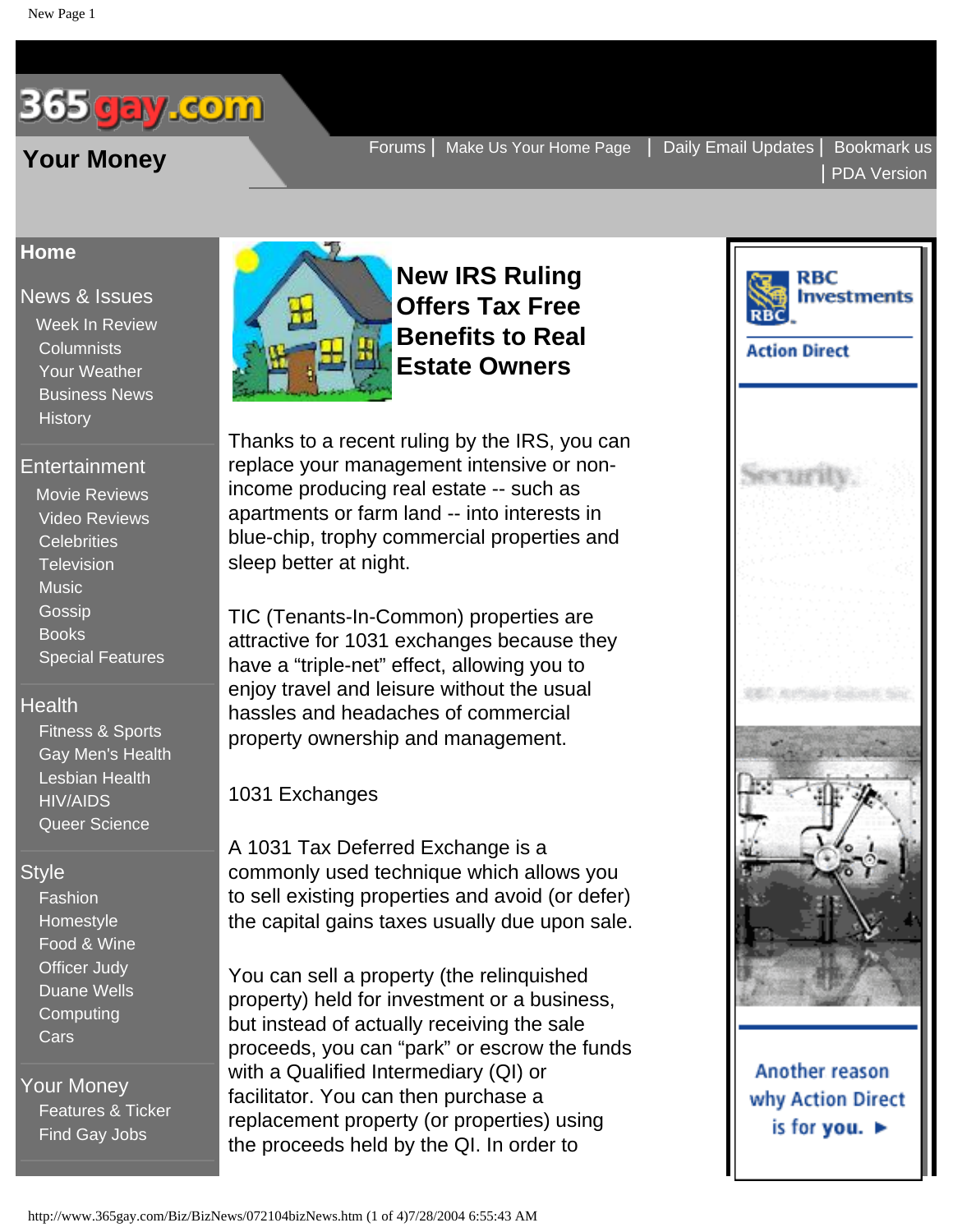### New Page 1

## **[Travel](http://www.365gay.com/travel/travelchannel.htm)**

 [Feature Articles](http://www.365gay.com/travel/travelchannel.htm)  [Book GLBT Holidays](http://www.365gay.com/travel/travelchannel.htm) [Local Guides](http://www.365gay.com/community/others/community.htm)  [Pride Events](http://www.365gay.com/community/others/Pride.htm)

## [People](http://www.365gay.com/people/People.htm)

**Personals**  [Hey Uncle](http://www.365gay.com/people/Uncle/Swan.htm)  [Love Files](http://www.365gay.com/people/LoveFiles/Lovefiles.htm)  [Lindquist](http://www.365gay.com/people/Lindquist/lindquist.htm) **[UberGrrrl](http://www.365gay.com/people/Turner/Turner.htm) Dreamboats**  [Grrreat Grrrlz](http://www.365gay.com/people/Member/GrrreatGirlz.htm) [Gay Family Life](http://www.365gay.com/Parenting/ParentingChannel.htm)

## [Opinion](http://www.365gay.com/opinion/Index.htm)

**Signorile**  [Eleanor Brown](http://www.365gay.com/opinion/Eleanor/Eleanor.htm) [Wockner Wire](http://www.365gay.com/opinion/wocknerWire/wocknerWire.htm)  [Libby Post](http://www.365gay.com/opinion/Libby/Libby.htm) **OpEd** [In Their Words](http://www.365gay.com/opinion/Releases/Releases.htm)

## [Just For Fun](http://www.365gay.com/Fun/Fun.htm)

 [Dis-Tortion](http://www.365gay.com/Fun/Fun.htm)  [Hollywood Hot](http://www.365gay.com/Fun/Fun.htm) **Humor Troy Crosswords [Horoscopes](http://365gay.com/Fun/horoscope.htm)** 

achieve the full effect or value of the 1031 Exchange, you must buy replacement properties for (at least) the price received for the relinquished property.

A 1031 Exchange is not complicated, but if the steps are not followed precisely, it can be tainted or disallowed by the IRS.

As with any tax related situation, it is highly advised to seek out experts and professionals with experience in these matters. Since the 1031 Tax Deferred Exchange is a very popular technique, the industry is full of excellent practitioners able to assist you.

When considering a 1031 Tax Deferred Exchange, many taxpayers will begin seeking replacement property solutions prior to closing on the sale of their relinquished property.

Since the government would like you to pay your capital gains taxes, the two most difficult components of the 1031 Exchange are related to timing.

The IRS allows only 45 days for you to properly identify replacement properties and up to 180 days to close on the purchase. Both time periods start on the day of closing! This process can be very difficult to achieve without experts working on your behalf.

Tenants-In-Common (TIC)

A TIC investment can be very attractive when faced with the aforementioned timing pressures, since the properties are usually already "pre-packaged" with financing, due diligence, title commitments and other necessary items already in place. The TIC closing can be very similar to purchasing a home, since the documents are all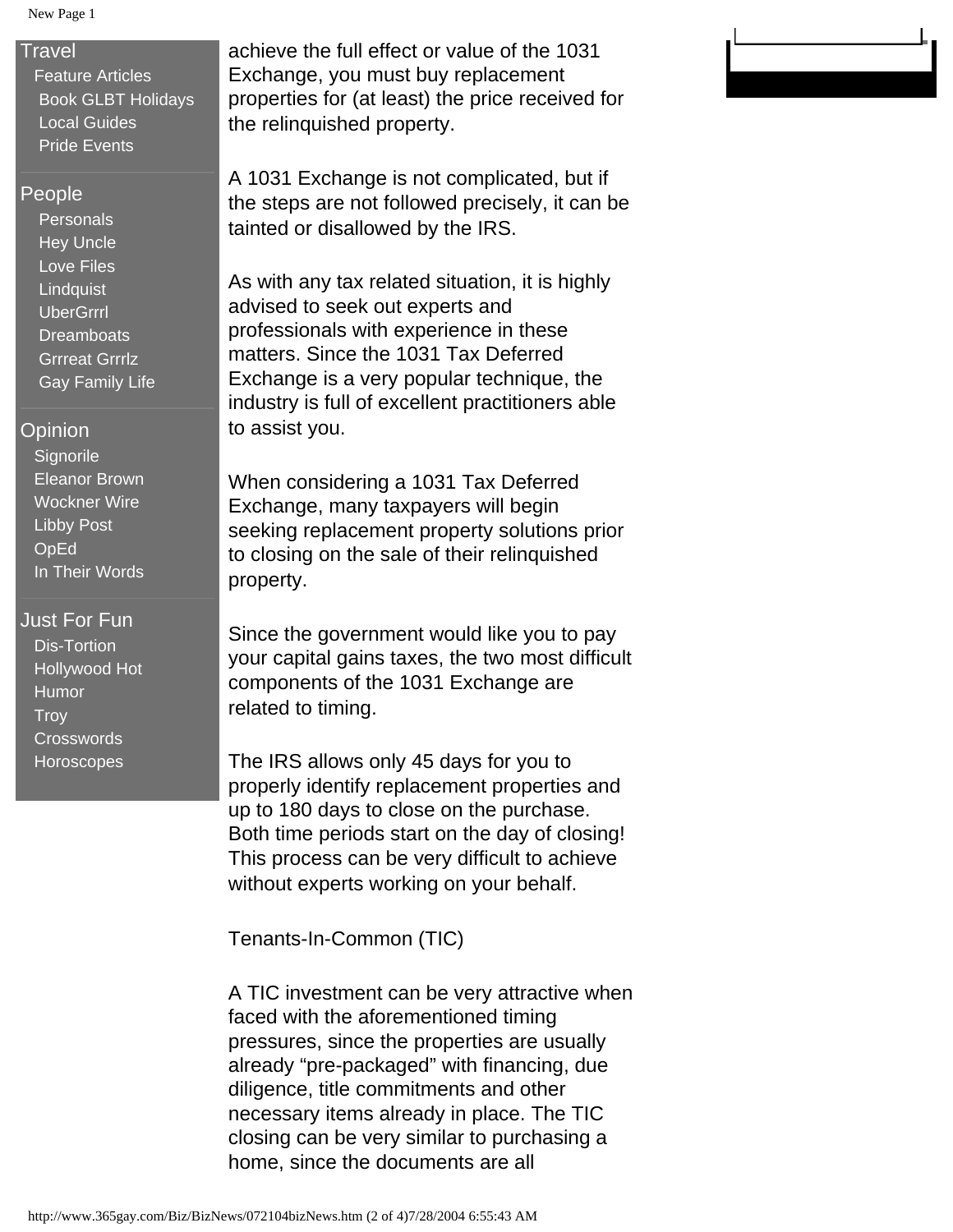assembled and ready for signature. This is very reassuring since it is estimated that a full one-third of all 1031 Exchanges fail!

The TIC related IRS ruling, (IRS Revenue Procedure 2000-22) allows you to sell or trade your individual ownership in a property held for investment or a business into TIC investments, (which are usually owned in concert with a group of investors) and get the benefits of the 1031 Exchange.

By using this simple (yet effective) procedure, you can defer the capital gains taxes normally paid on your profit. As an estate planning tool, the 1031 Exchange into a TIC is nearly unbeatable, since upon death, the property value or taxable gain is adjusted to its current market value, which means the distribution to your heirs is free of the capital gains taxes.

TICs are "Management Free"

TIC investments are usually offered by professional "Sponsors" that purchase or already own attractive, high quality, commercial properties. The Sponsor reconstitutes the single owner property into a Tenancy-In-Common ownership structure, which allows for up to 35 individual investors. The property is then re-sold at a marked-up, retail price to individual "TIC investors." Once the available equity is sold out, the Sponsor usually stays in place as the asset and/or property manager.

The Sponsor collects rents, pays property tax bills and handles the day-to-day property management and operations, including any leasing if needed. The individual TIC investor receives a pro-rata share of the income, depreciation for tax purposes, mortgage interest deductions and any profit upon sale.